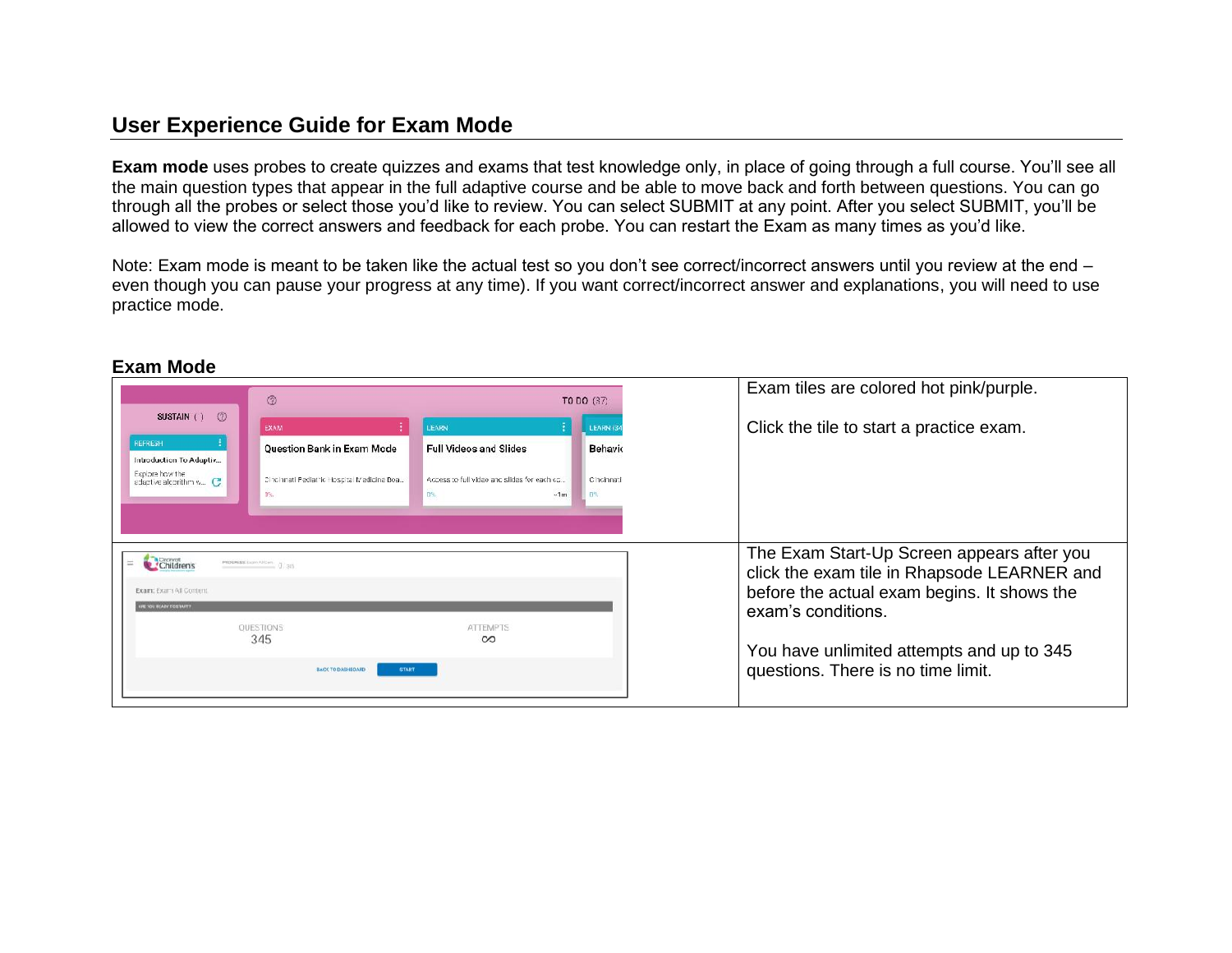| Exam: Exam All Content<br>$\Box$ Non-<br>A 2 year old patient is acmitted with a tens mental status. Which of the following nistorical Sndings is most consistent with an unintentional ingestion as the etiology<br>CHOOSE THE CORRECT ANOWER<br>Presence of fever<br>Adult prescription medication use<br>History of aubstance abuse<br>Co-morbid mood disorders<br>THINK I KNOW IT<br><b>KNOW IT</b><br><b>NOT SURE</b><br><b>NO IDEA</b><br>6 7 3 9 10 11 12 13 14 15 16 17 18<br>$-345$<br>19 20 21 22 23<br><b><i><u>TAUSE</u></i></b><br><b>EUBM T</b> | When you take an exam, the main interface is<br>very similar to that of the adaptive earning<br>modules, as you can see here.                                                                                                                                         |
|---------------------------------------------------------------------------------------------------------------------------------------------------------------------------------------------------------------------------------------------------------------------------------------------------------------------------------------------------------------------------------------------------------------------------------------------------------------------------------------------------------------------------------------------------------------|-----------------------------------------------------------------------------------------------------------------------------------------------------------------------------------------------------------------------------------------------------------------------|
| <b>NSWER</b><br>s the same                                                                                                                                                                                                                                                                                                                                                                                                                                                                                                                                    | By clicking on the numbers in this area, you can<br>navigate back and forth through all the probes.                                                                                                                                                                   |
| THINK I KNOW IT<br><b>I KNOW IT</b><br><b>NOT SURE</b><br><b>NO IDEA</b><br>$\overline{2}$<br>10 11 12 13 14<br>3<br>$\overline{\mathbf{5}}$<br>6<br>9<br><b>PAUSE</b><br><b>SUBMIT</b>                                                                                                                                                                                                                                                                                                                                                                       | You can also PAUSE and come back.                                                                                                                                                                                                                                     |
| $\vert\!\sqrt{ } \vert$<br>Mark<br>What is the best imaging modality to use to evaluate his abdomen?<br>1 2 3<br>10 <sup>10</sup><br>11 12 13 14 15 16<br>$\Delta$<br>$17$ $18$ $19$ $20$ $21$ $22$ $23$ $345$ >                                                                                                                                                                                                                                                                                                                                              | You can mark a probe by ticking this box. The<br>probe will be highlighted in the navigation bar by<br>a colored frame around the probe number. This<br>might be useful if you are uncertain with your<br>answer and you want to circle back for later<br>inspection. |
| <b>PALISE</b><br><b>SUBMIT</b>                                                                                                                                                                                                                                                                                                                                                                                                                                                                                                                                |                                                                                                                                                                                                                                                                       |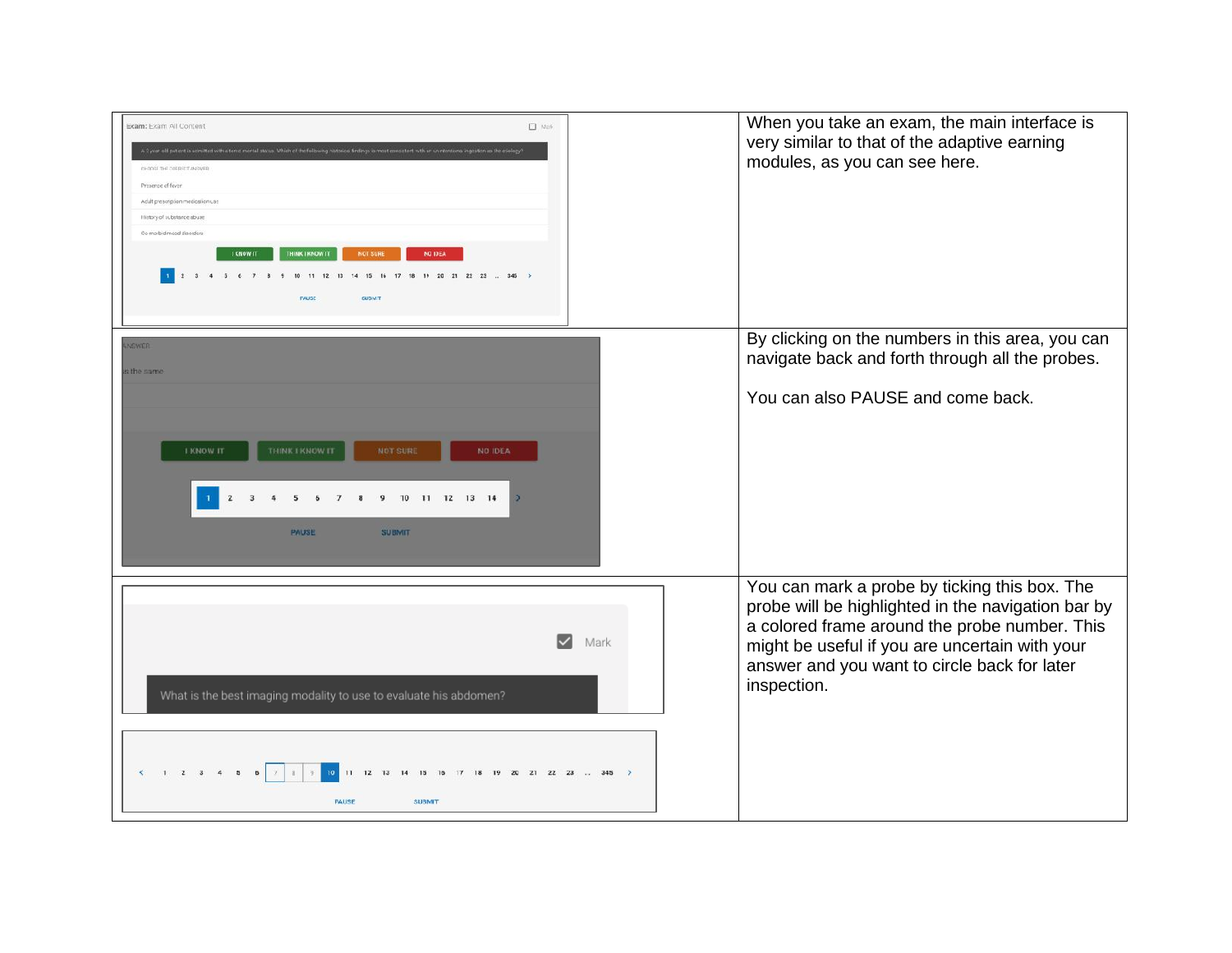| countries move from income level 1 to 2 and in particular level 3, what are the opportunities for Area??<br>Decreased market coportunity<br>You can take another look at your answers before submission.<br>More competition<br>Do you want to submit your answers now?<br><b>C</b> increased market opportunity<br>No opportunity<br><b>SUBMIT</b><br>TAKE ANOTHER LOOK<br>THINK LIONOW IT<br>KNOW IT<br>NO IDEA<br><b>NOT SLID</b><br>8 9 10 11 12<br>PAUSE<br>SUBMIT | As soon as the last probe is answered, you will<br>be asked if you want to SUBMIT.                                                                                                                                                            |
|-------------------------------------------------------------------------------------------------------------------------------------------------------------------------------------------------------------------------------------------------------------------------------------------------------------------------------------------------------------------------------------------------------------------------------------------------------------------------|-----------------------------------------------------------------------------------------------------------------------------------------------------------------------------------------------------------------------------------------------|
| You have 343 unanswered questions.<br>Are you sure you want to finish the Exam?<br>YES, I'M DONE<br><b>NO, CONTINUE</b><br><b>NO, PAUSE IT</b>                                                                                                                                                                                                                                                                                                                          | If any questions remain unanswered at the time<br>you click SUBMIT, the submission only takes<br>effect after confirmation in this dialogue box. Be<br>aware that once all questions have been<br>answered clicking SUBMIT will end the exam. |
| <b>EXAM:</b> Exam All Content<br><b>SCU COMPLETED THIS EXP</b><br>CURRENT ATTEMPT SCORE<br>YOUR HIGHEST SCORE<br>0.29%<br>0.29%<br><b>START OVER</b><br><b>BACK TO DASHBOARD</b><br><b>DEVIEW</b>                                                                                                                                                                                                                                                                       | Once you've submitted, you can review the<br>correct answers and feedback.                                                                                                                                                                    |